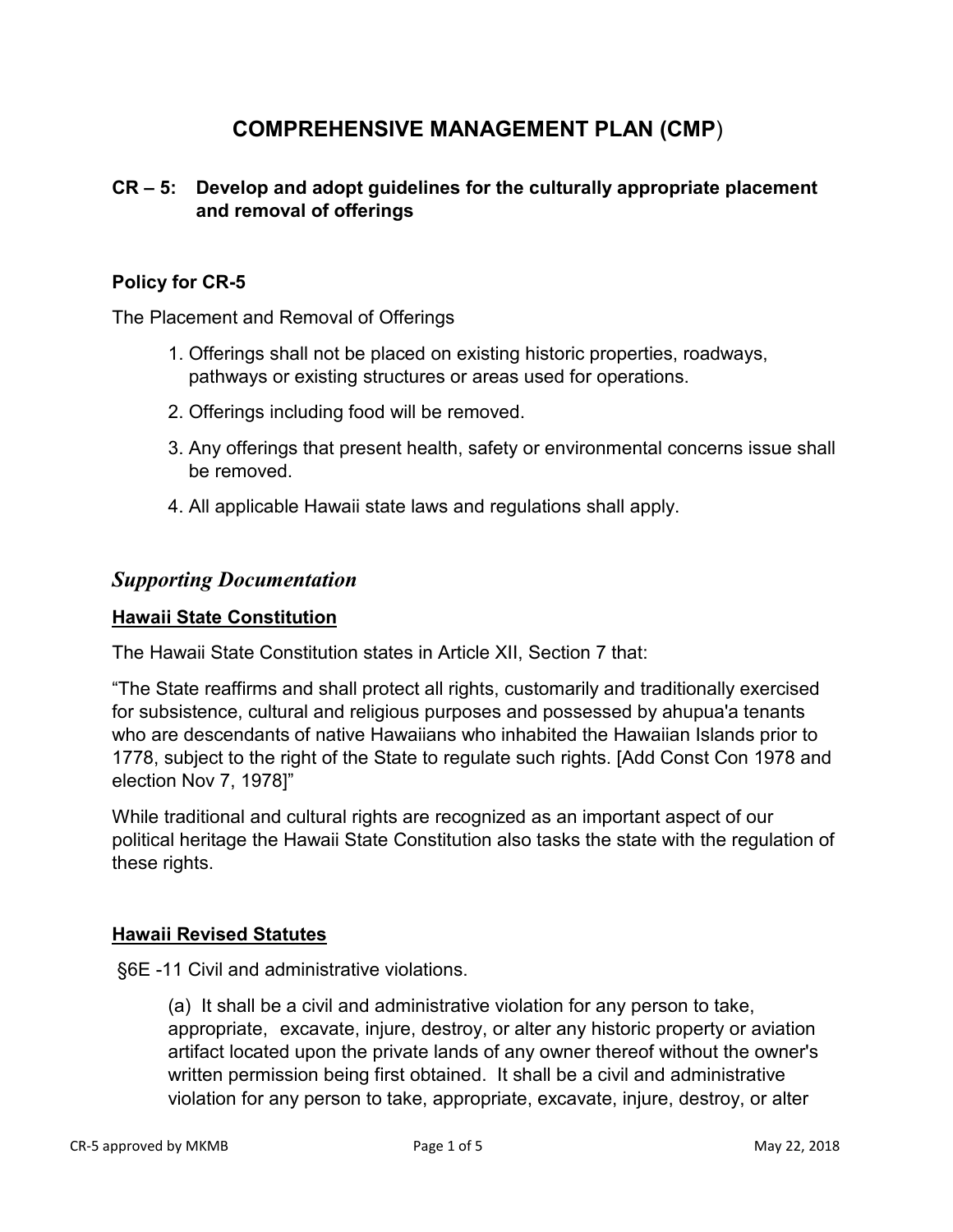any historic property or aviation artifact located upon lands owned or controlled by the State or any of its political subdivisions, except as permitted by the department, or to knowingly violate the conditions set forth in an approved mitigation plan that includes monitoring and preservation plans.

- (b) It shall be a civil and administrative violation for any person to knowingly take, appropriate, excavate, injure, destroy, or alter any burial site, or the contents thereof, located on private lands or lands owned or controlled by the State or any of its political subdivisions, except as permitted by the department, to knowingly fail to re-inter human remains discovered on the lands in a reasonable period of time as determined by the department, or to knowingly violate the conditions set forth in an approved mitigation plan that includes monitoring and preservation plans.
- (c) It shall be a civil and administrative violation for any person to take, appropriate, excavate, injure, destroy, or alter any historic property or burial site during the course of land development or land alteration activities to which section 6E-42 applies, without obtaining the required approval.
- (d) It shall be a civil and administrative violation for any person who inadvertently discovers a burial site to fail to stop work in the immediate area and report the discovery, as required by section 6E-43.6.
- (e) It shall be a civil and administrative violation for any person to knowingly glue together any human skeletal remains, label any human skeletal remains with any type of marking pen, or conduct any tests that destroy human skeletal remains, as defined in section 6E-2, except as permitted by the department.
- (f) Any person who violates this section shall be fined not more than \$10,000 for each separate violation. If the violator directly or indirectly has caused the loss of, or damage to, any historic property or burial site, the violator shall be fined an additional amount determined by the environmental court or an administrative adjudicative authority to be equivalent to the value of the lost or damaged historic property or burial site. Each day of continued violation of this provision shall constitute a distinct and separate violation for which the violator may be punished. Equipment used by a violator for the taking, appropriation, excavation, injury, destruction, or alteration of any historic property or burial site, or for the transportation of the violator to or from the historic property or burial site, shall be subject to seizure and disposition by the State without compensation to its owner or owners.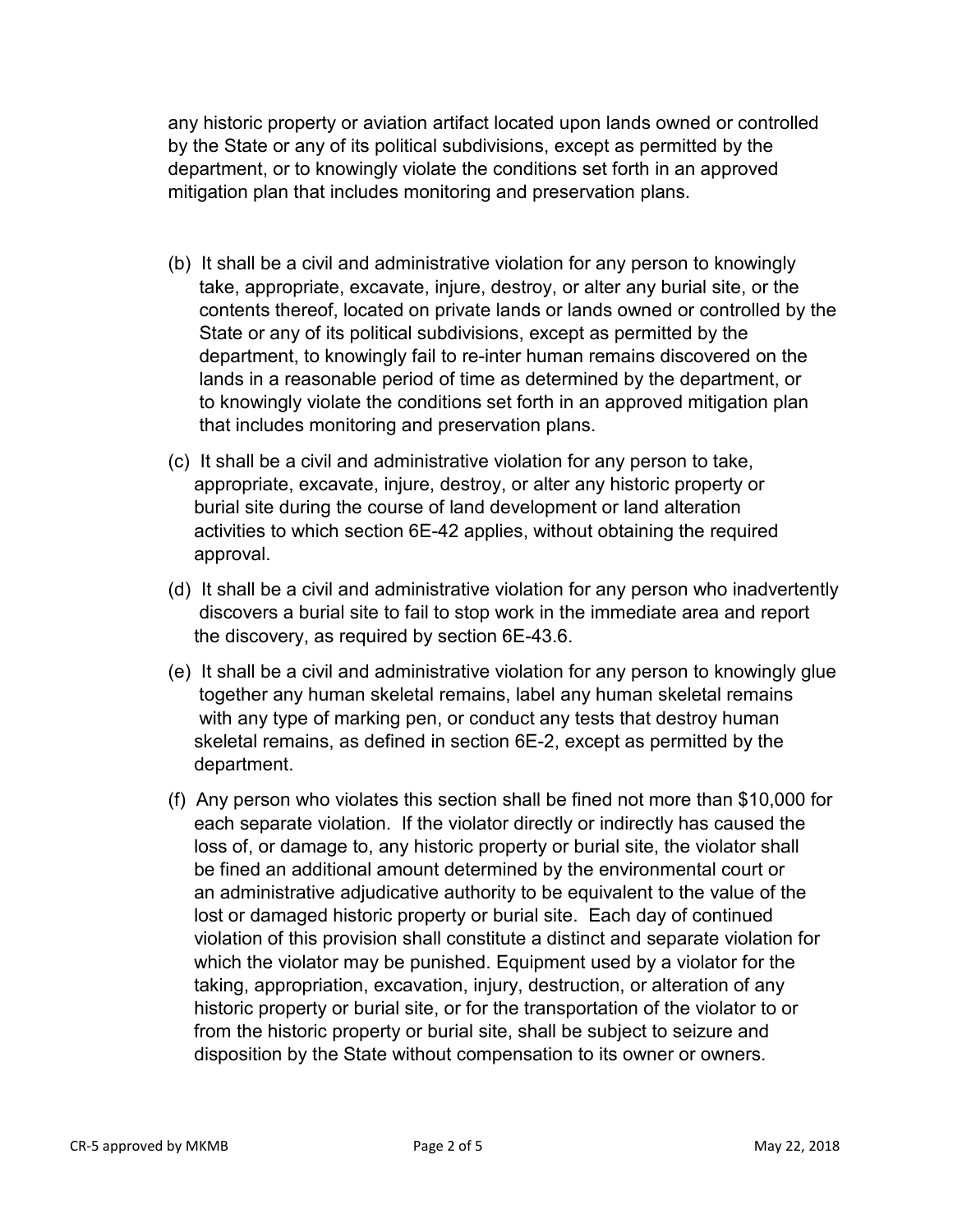- (g) Any person who knowingly violates this chapter with respect to burial sites shall also be prohibited from participating in the construction of any state or county funded project for ten years.
- (h) Nothing in this section shall apply to land altering activities relating to family burial plots under section 441-5.5.
- (i) The civil and administrative penalties imposed pursuant to this chapter shall be in addition to the criminal penalties provided by this chapter and any other penalties that may be imposed pursuant to law. [L 1976, c 104, pt of §2; gen ch 1985; am L 1990, c 306, §8; am L 1992, c 113, §3; am L 1996, c 97, §8; am 2003, c 104, §3; am L 2005, c 128, §3; am L 2006, c 38, §1 and c 45, §2

# *Conservation District*

#### 183C-2 Definitions

"Land use" means:

- (1) The placement or erection of any solid material on land;
- (2) The grading, removing, harvesting, dredging, mining, or extraction of any material or natural resource on land;
- (3) The subdivision of land; or
- (4) The construction, reconstruction, demolition, or alteration of any structure, building, or facility on land.

# **Department of Land and Natural Resources Administrative Rules**

#### *Natural Areas Reserve*

HAR 13‐209-4, prohibited activities within the Natural Area Reserve

The following activities are prohibited within a natural area reserve:

- (1) To remove, injure, or kill any form of plant or animal life, except game mammals and birds hunted according to department rules;
- (2) To introduce any form of plant or animal life, except dogs when permitted by hunting rules of the department and service animals accompanying their handlers;
- (3) To remove, damage, or disturb any geological or paleontological features or substances;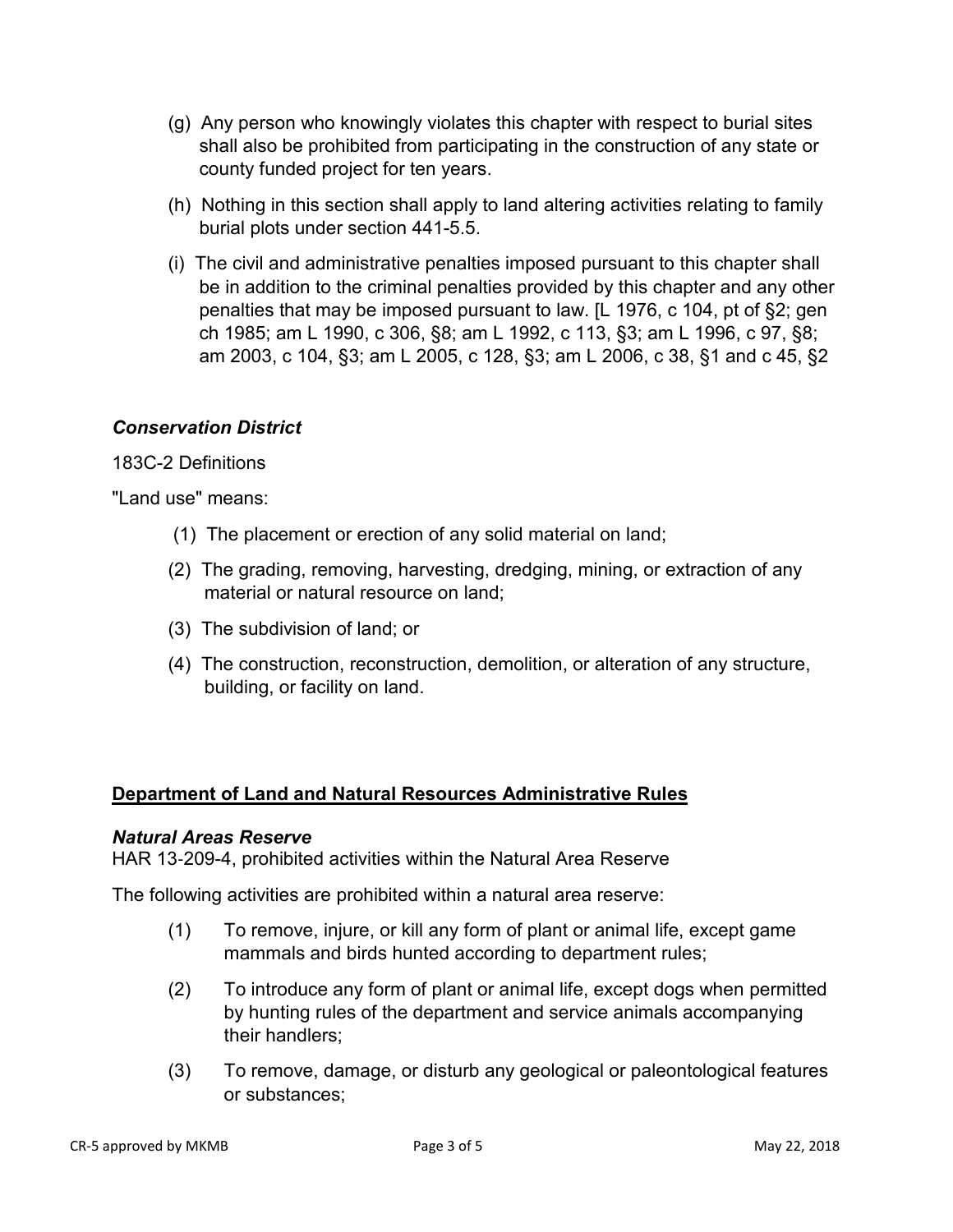- (4) To remove, damage, or disturb any historic or prehistoric remains;
- (5) To remove, damage, or disturb any notice, marker, or structure;
- (6) To engage in any construction or improvement;

#### *Forest Reserve*

HAR 13-104-4, preservation of public property and resources.

The following activities are prohibited within a forest reserve:

- (1) To remove, injure, or kill any form of plant or animal life, either in whole or in part, except as authorized by the Board or authorized representative or as provided by rules of the Board;
- (2) To remove, damage, or disturb any natural feature or resource (e.g. natural stream beds) except as authorized by the board or its authorized representative;
- (3) To remove, damage, or disturb any historic or prehistoric remains;
- (4) To remove, damage, or disturb any notice, marker, or structure;
- (5) To enter, occupy, or use any building, structure, facility, motorized vehicle, machine, equipment, or tool within or on forest reserve except as authorized by the board or its representative;
- (6) To engage in any construction or improvement except as authorized by the board.
- (7) To sell, peddle, solicit, or offer for sale any merchandise or service except with written authorization from the board.
- (8) To distribute or post handbills, circulars, or other notices. Unofficial compilation:
- (9) To introduce any plant or animal except as approved by the Board.
- (10) To enter or remain within forest reserves when under the influence of alcohol, narcotics, or drugs, to a degree that may endanger oneself or endanger or cause annoyance to other persons or property. The use or possession of narcotics, drugs or alcohol within forest reserves is prohibited. [Eff 9/28/81; am and comp 10/15/93] (Auth: HRS §183-2) (Imp: HRS §§183- 2, 183-17) §

#### *Conservation District Rules*